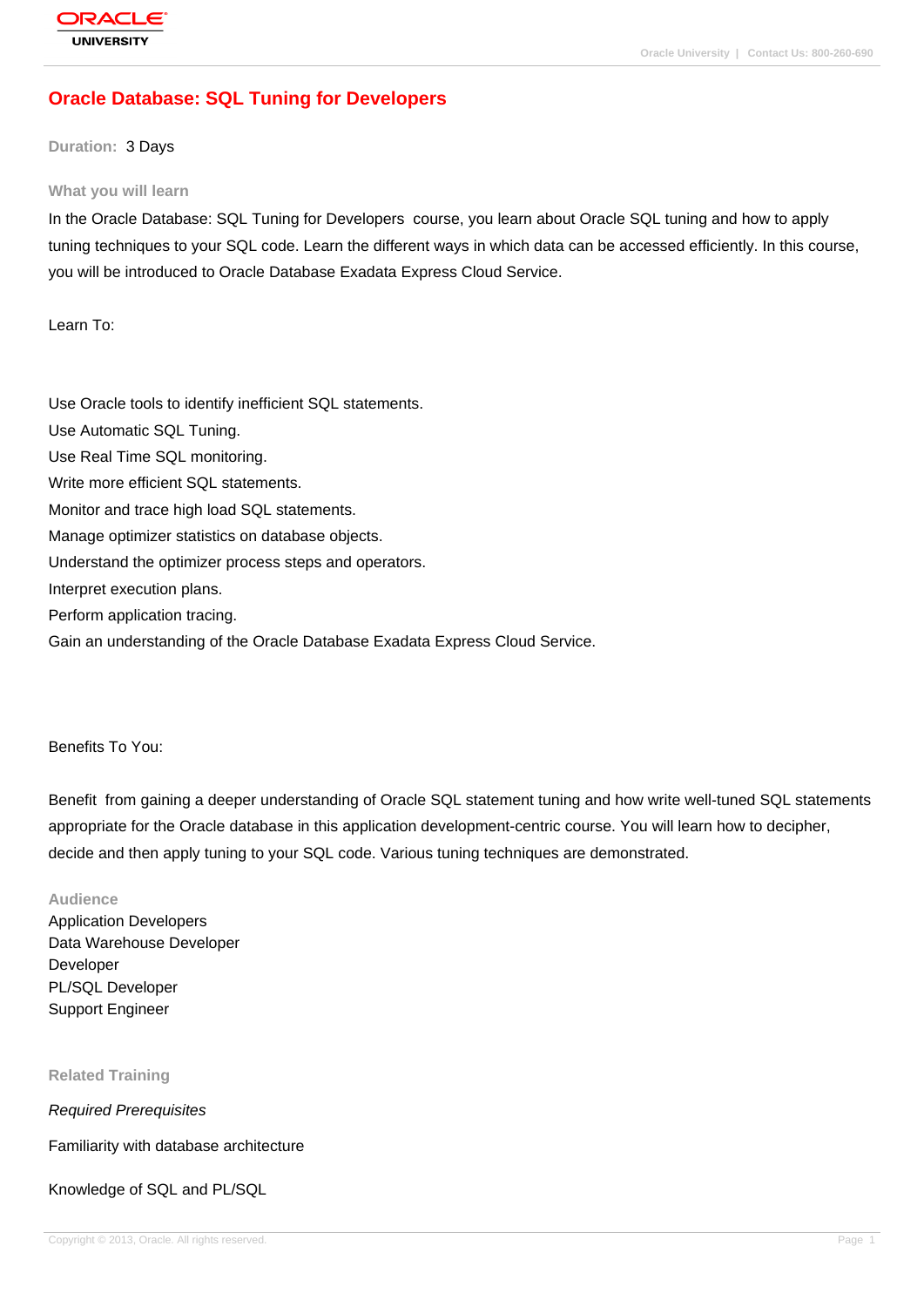Oracle Database 12c: Introduction to SQL Ed 1.1

# Suggested Prerequisites Oracle Database: SQL Workshop I

Oracle Database: SQL Workshop I Ed 2 NEW

**Course Objectives** Modify a SQL statement to perform at its best

Identify poorly performing SQL

Trace an application through its different levels of the application architecture

Understand how the Query Optimizer makes decisions about how to access data

Define how optimizer statistics affect the performance of SQL

List the possible methods of accessing data, including different join methods

Gain an understanding of the Oracle Database Exadata Express Cloud Service

**Course Topics**

#### **Introduction**

Course Objectives, Course Agenda and Appendixes Used in this Course Audience and Prerequisites Sample Schemas Used in the Course Class Account Information SQL Environments Available in the Course Workshops, Demo Scripts, and Code Example Scripts Appendices in the Course

#### **Introduction to SQL Tuning**

SQL Tuning Session SQL Tuning Strategies Development Environments: Overview SQLTXPLAIN (SQLT) Diagnostic Tool

## **Using Application Tracing Tools**

Using the SQL Trace Facility: Overview Steps Needed Before Tracing Available Tracing Tools: Overview The trcsess Utility Formatting SQL Trace Files: Overview

# **Understanding Basic Tuning Techniques** Developing Efficient SQL statement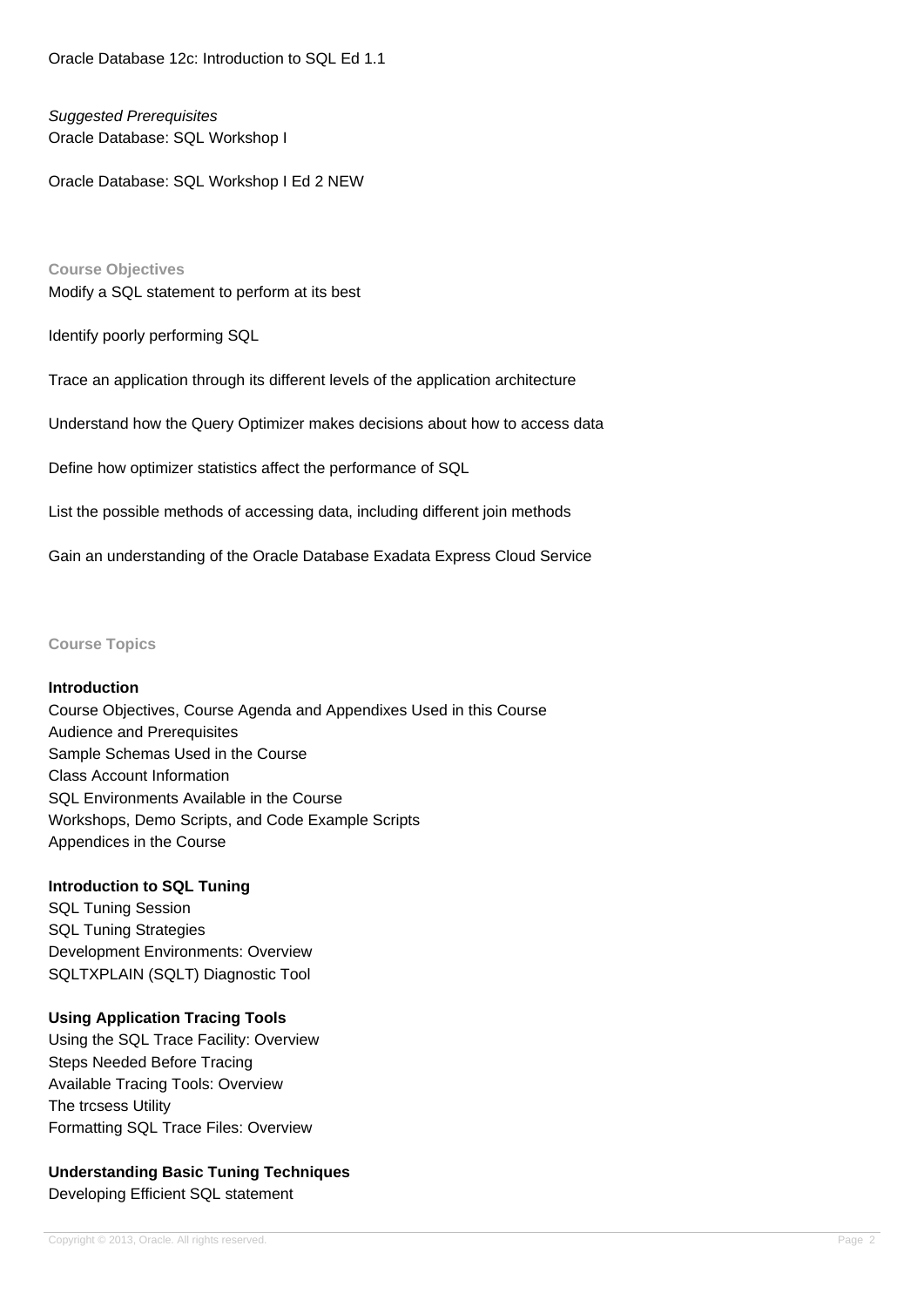Scripts Used in This Lesson Table Design Index Usage Transformed Index Data Type Mismatch NULL usage Tune the ORDER BY Clause

### **Optimizer Fundamentals**

SQL Statement Representation SQL Statement Processing Why Do You Need an Optimizer? Components of the Optimizer Query Transformer Cost-Based Optimizer Adaptive Query Optimization Optimizer Features and Oracle Database Releases

## **Generating and Displaying Execution Plans**

Execution Plan? The EXPLAIN PLAN Command Plan Table AUTOTRACE V\$SQL\_PLAN View Automatic Workload Repository SQL Monitoring

### **Interpreting Execution Plans and Enhancements**

Interpreting a Serial Execution Plan Adaptive Optimizations

## **Optimizer: Table and Index Access Paths**

Row Source Operations Main Structures and Access Paths Full Table Scan Indexes Common Observations

**Optimizer Join Operations** Join Methods Join Types

**Other Optimizer Operators** SQL operators Other N-Array Operations Result Cache operators

## **Introduction to Optimizer Statistics Concepts**

Optimizer Statistics Types of Optimizer Statistics Gather and Manage Optimizer Statistics: Overview